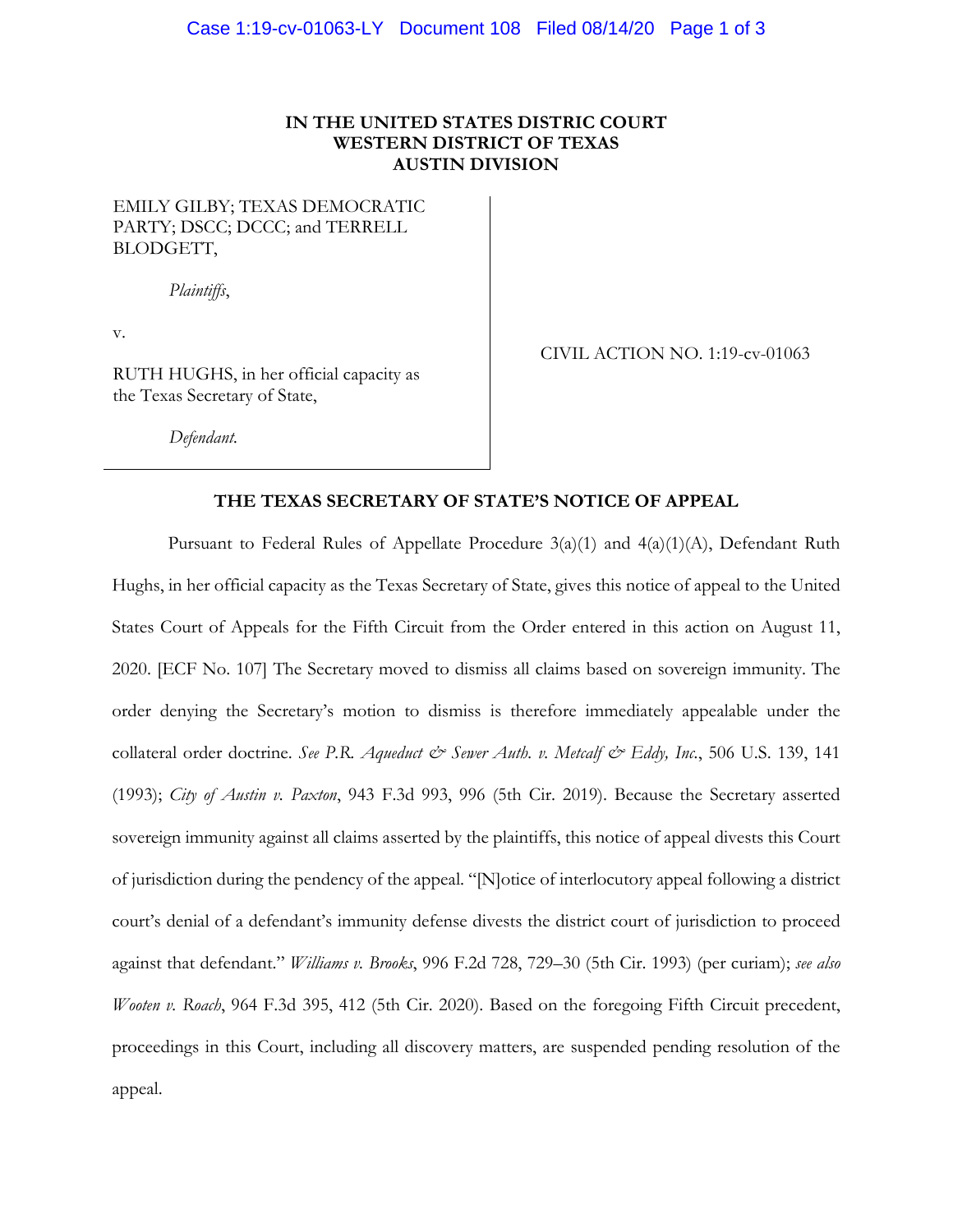# Case 1:19-cv-01063-LY Document 108 Filed 08/14/20 Page 2 of 3

KEN PAXTON Attorney General of Texas

JEFFREY C. MATEER First Assistant Attorney General

RYAN L. BANGERT Deputy First Assistant Attorney General

Date: August 14, 2020 Respectfully submitted.

*\_/s/ Patrick K. Sweeten\_\_\_\_\_\_\_\_\_\_\_\_\_*

PATRICK K. SWEETEN Associate Deputy for Special Litigation

TODD LAWRENCE DISHER Deputy Chief, Special Litigation Unit

MATTHEW H. FREDERICK Deputy Solicitor General

WILLIAM T. THOMPSON Special Counsel

ERIC A. HUDSON Special Counsel

KATHLEEN T. HUNKER Special Counsel

MICHAEL R. ABRAMS Assistant Attorney General

DOMINIQUE G. STAFFORD Assistant Attorney General

OFFICE OF THE ATTORNEY GENERAL P.O. Box 12548 (MC-009) Austin, Texas 78711-2548 Tel.: (512) 936-1414 Fax: (512) 936-0545 patrick.sweeten@oag.texas.gov todd.disher@oag.texas.gov matthew.frederick@oag.texas.gov will.thompson@oag.texas.gov eric.hudson@oag.texas.gov kathleen.hunker@oag.texas.gov michael.abrams@oag.texas.gov dominique.stafford@oag.texas.gov

### **COUNSEL FOR THE TEXAS SECRETARY OF STATE**